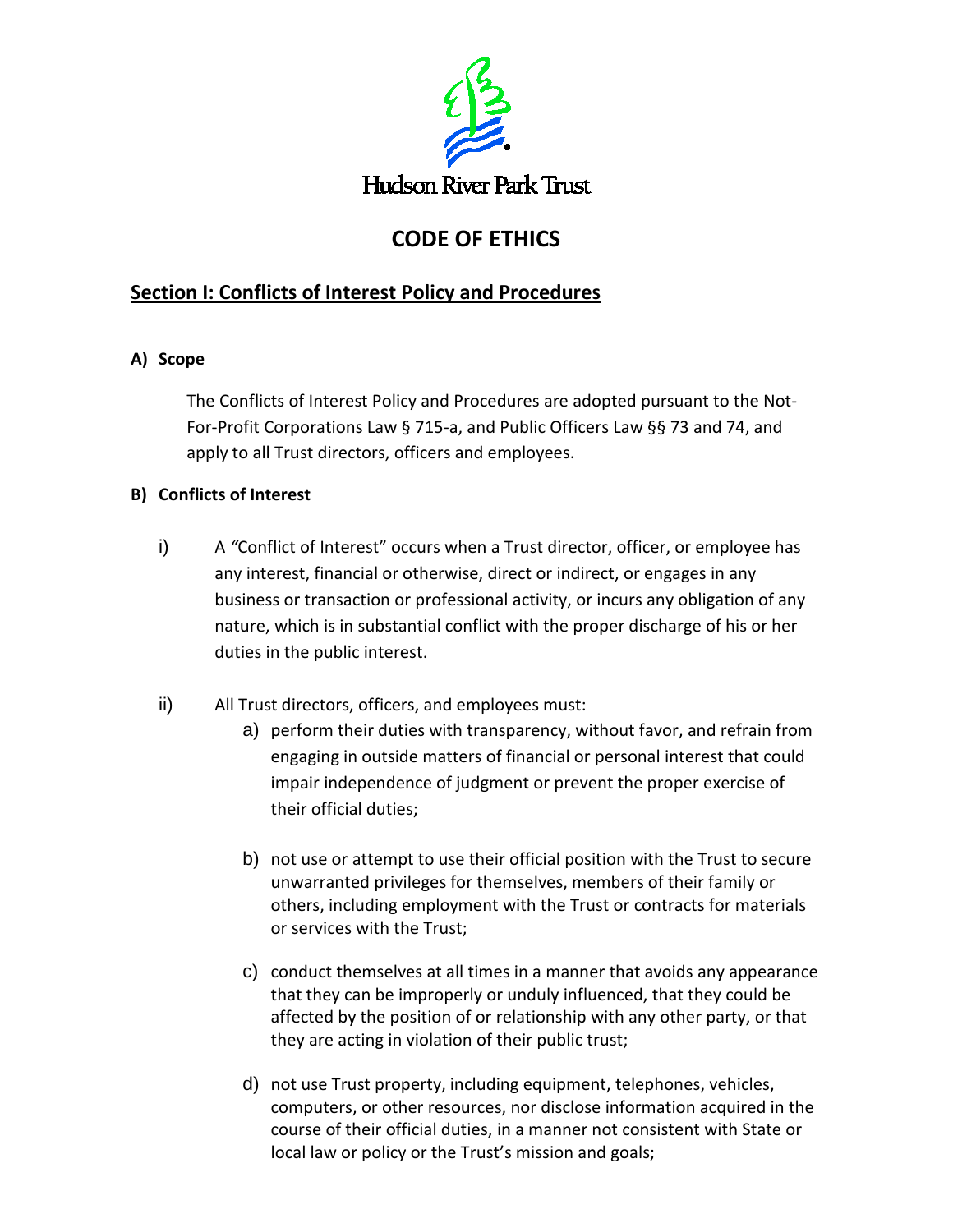- e) not appear or practice before the Trust for two (2) years following their engagement with the Trust, consistent with Public Officers Law §73;
- f) manage all matters within the scope of the Trust's mission independent of any other affiliations or employment. Directors, including ex officio board members, and officers/employees employed by more than one agency shall strive to fulfill their professional responsibility to the Trust without bias and shall support the Trust's mission to the fullest;
- g) not directly or indirectly, make, advise, or assist any person to make any financial investment based upon information available through the director's, officer's, or employee's official position that could create any conflict between their public duties and interests and their private interests;
- h) not be present at a Board or committee deliberation or vote, nor attempt to improperly influence the deliberation or voting on, a matter that gave rise to their conflict of interest.
- iii) The existence and resolution of any conflict of interest must be documented in Trust records, including in the minutes of any meeting at which the conflict was discussed or voted upon; and
- iv) Prior to any director's beginning service on the Board, and annually thereafter, each director shall complete, sign and submit to the Trust a written statement identifying, to the best of the director's knowledge, any entity of which such director is an officer, director, trustee, member, owner (either as a sole proprietor or a partner), or employee and with which the Trust has a relationship, and any transaction in which the Trust is a participant and in which the director might have a conflicting interest. Each director annually must resubmit such written statement. The Trust shall provide a copy of all completed statements to the chair of the Audit and Governance Committees.

#### **C) Related party transactions**

- i) Definitions
	- (a) "*Key Employee*" means any officer, managing director, executive director, and persons or entities that manage and/or control the Trust's daily operations, and any person having responsibilities or powers similar to those of officers or managing directors, but does not include the heads of the Trust's separate departments or smaller units.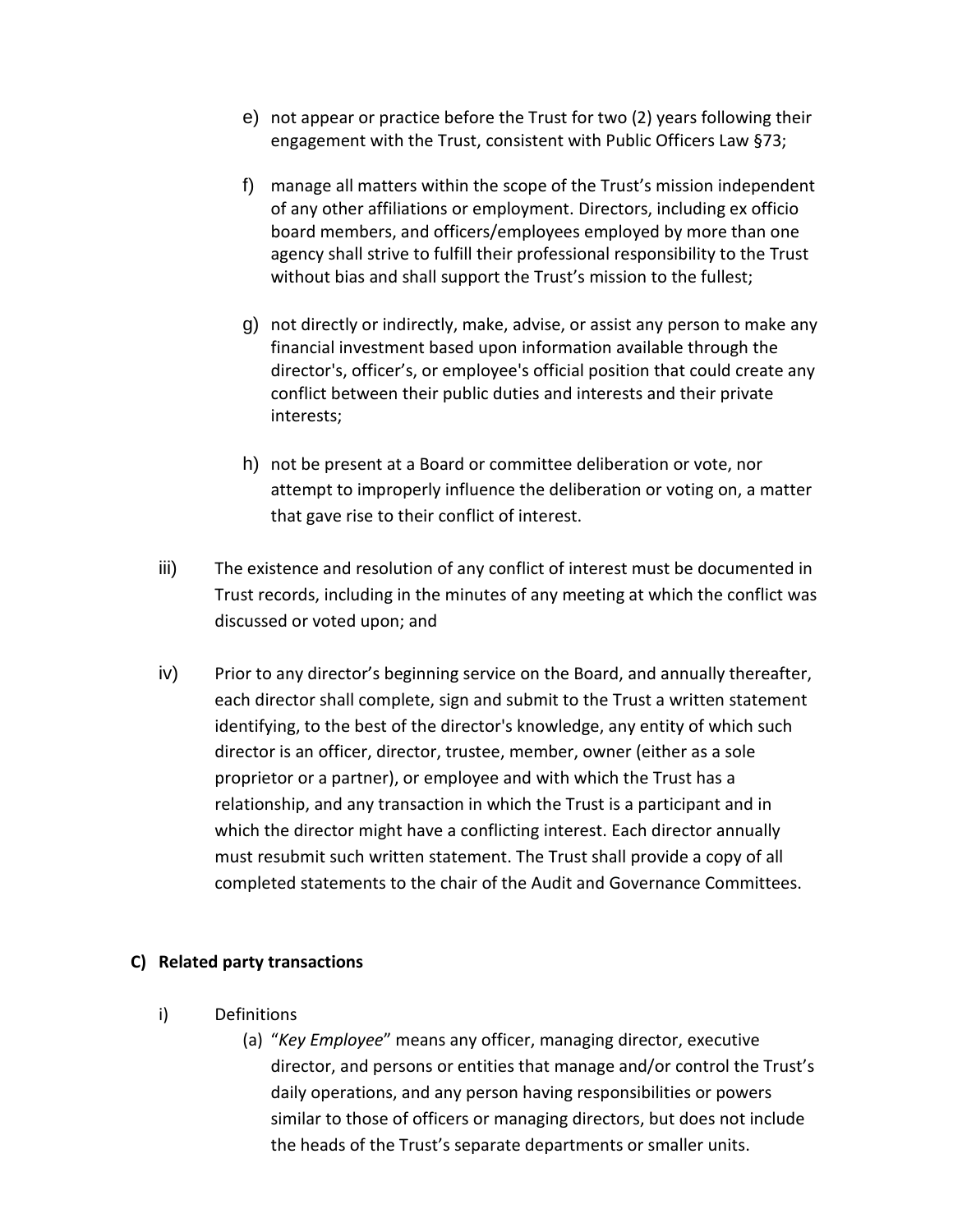- (b) "*Related party*" means
	- (i) any Trust director, officer or key employee or any affiliate of the Trust; or
	- (ii) any relative (i.e., a spouse, ancestor, sibling, child, grandchild, great-grandchild, and any spouse of a sibling, child, grandchild, or great-grandchild) or domestic partner as defined in section twenty-nine hundred ninety-four-a of the public health law, of any Trust director, officer or key employee or any affiliate of the Trust; or
	- (iii) any entity in which any individual described in clauses (i) and (ii) of this subparagraph has a thirty-five percent or greater ownership or beneficial interest or, in the case of a partnership or professional corporation, a direct or indirect ownership interest in excess of five percent.
- (c) "*Related party transaction*" means any transaction, agreement or any other arrangement in which a related party has a financial interest and in which the Trust or any affiliate of the Trust is a participant.
- ii) Related party transactions are allowed only under specific circumstances. To move forward with a related party transaction, the transaction must be determined by the board to be fair, reasonable and in the best interest of the Trust and the public.
- iii) Any director, officer or key employee who has an interest in a related party transaction shall disclose in good faith to the board, or an authorized committee thereof, the material facts concerning such interest
- iv) In the case of a related party transaction in which a related party has a substantial financial interest, the board, or an authorized committee thereof, shall:
	- (a) Prior to entering into the transaction, consider alternative transactions to the extent available;
	- (b) Approve the transaction by not less than a majority vote of the directors or committee members present at the meeting; and
	- (c) Contemporaneously document in writing the basis for the board or authorized committee's approval, including its consideration of any alternative transactions.
- v) No related party may participate in deliberations or voting relating to matters set forth in this section; provided that nothing in this section shall prohibit the board or authorized committee from requesting that a related party present